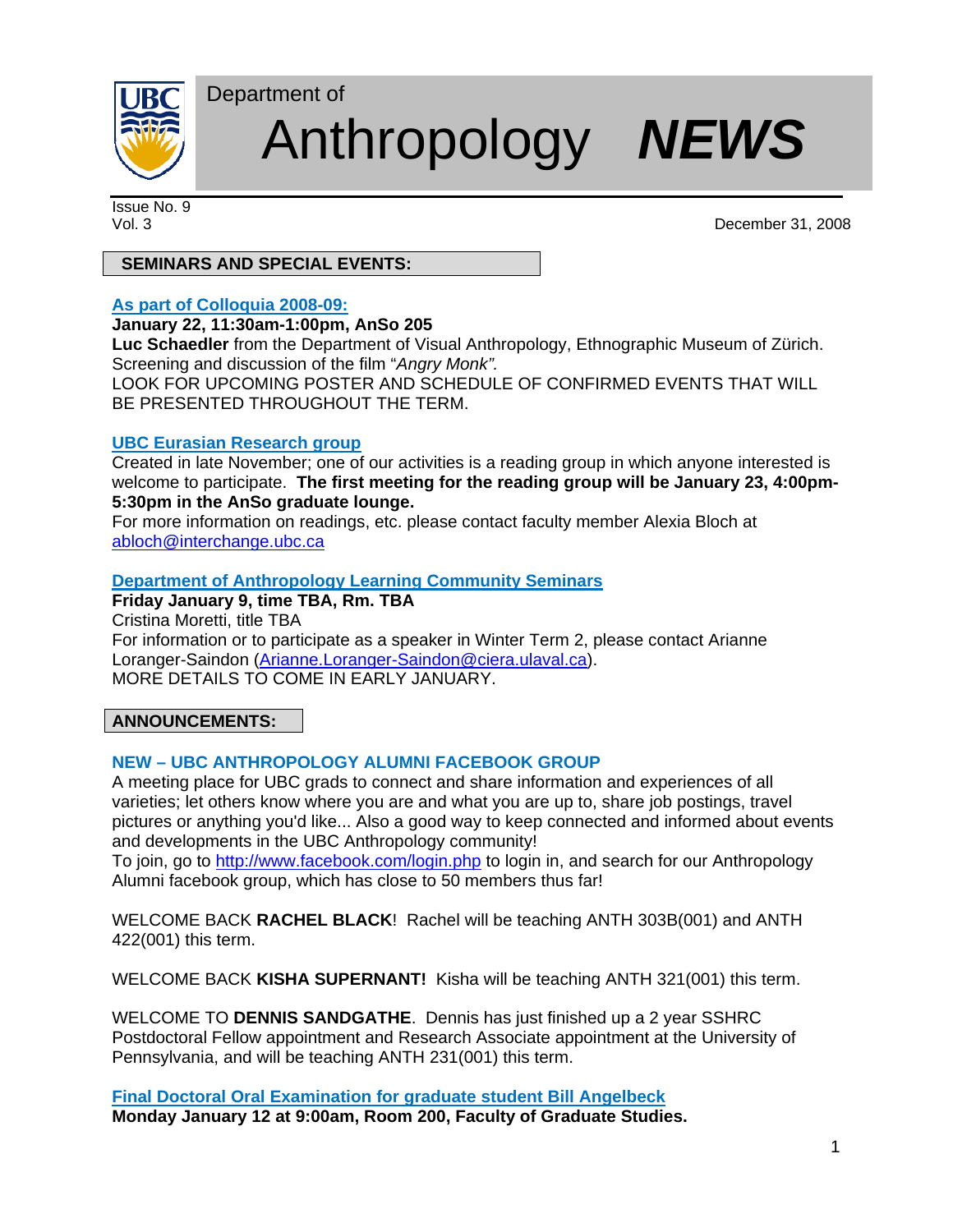## **CONGRATULATIONS:**

**Congratulations to Sung Sook Lim** who has successfully completed her comprehensive exam!

## **PRESENTATIONS:**

#### **Millie Creighton**

October 4, 2008, Invited to give the plenary presentation, "Are Ethnic Eroticisms Challenging National, Gender and Racial Hierarchies? Explorations of the 'Korea Boom' in Japan" at the University Of Waterloo, Ontario as part of the Japan Studies Association of Canada meetings.

#### **Millie Creighton**

October 8, 2008, "Ethnic Eroticisms Confront National, Gender, and Racial Hierarchies: Assessing the 'Korea Boom' in Japan and Japanese Drama Tourism to Korea" at the University of Toronto, as one of the Monk Centre-Asian Institute seminar lectures, co-sponsored by the Asian Institute and Department of Anthropology, University of Toronto.

#### **Marina La Salle**

2008, Sixth World Archaeological Congress, Dublin, Ireland Presentor, paper entitled "Lip-reading – or, the Archaeology of Material Identity"

#### **Marina La Salle**

2008, Northwest Anthropology Conference, Victoria Session Chair, "Beyond the Trowel: what happens when archaeologists actually talk to people?" Presentor, paper entitled "The silence was deafening…" Presentor, paper entitled "capital-C Consultation"

## **Bill McKellin**

October 10, 2008, BC Cancer Agency, Hereitary Cancer Rounds Title: Translating Genetics into Practice The emergence of practices and concepts in hereditary cancer- an anthropologist's view.

## **Bill McKellin, Osman Ipsiroglu**

October 15, 2008, BC Childrens Hospital- Child and Family Research Institute - Mini-Med **School** 

*Night/Day: Social and Cultural Perceptions of Sleep* 

#### **Rafael Wainer**

May 2008, Canadian Anthropology Society – Panel on Hope, Ottawa, Canada Presented the paper "Hope, Fear, Affect, and the in-betweenness on Dying Children"

## **Rafael Wainer**

August 2008, IX Argentinean Anthropology Conference - Panel on Anthropology of Death, Posadas, Argentina.

Presented the paper "Hacia una Antropología del morir-entre-nosotros o cómo entender el afecto en el final de la vida en niñ@s"

#### **PUBLICATIONS:**

McMillan, Alan D., **Iain McKechnie**, Denis E. St. Claire and S. Gay Frederick, 2008. Exploring Variability in Maritime Resource Use on the Northwest Coast: A Case Study from Barkley Sound, Western Vancouver Island. *Canadian Journal of Archaeology* 32:214–238.